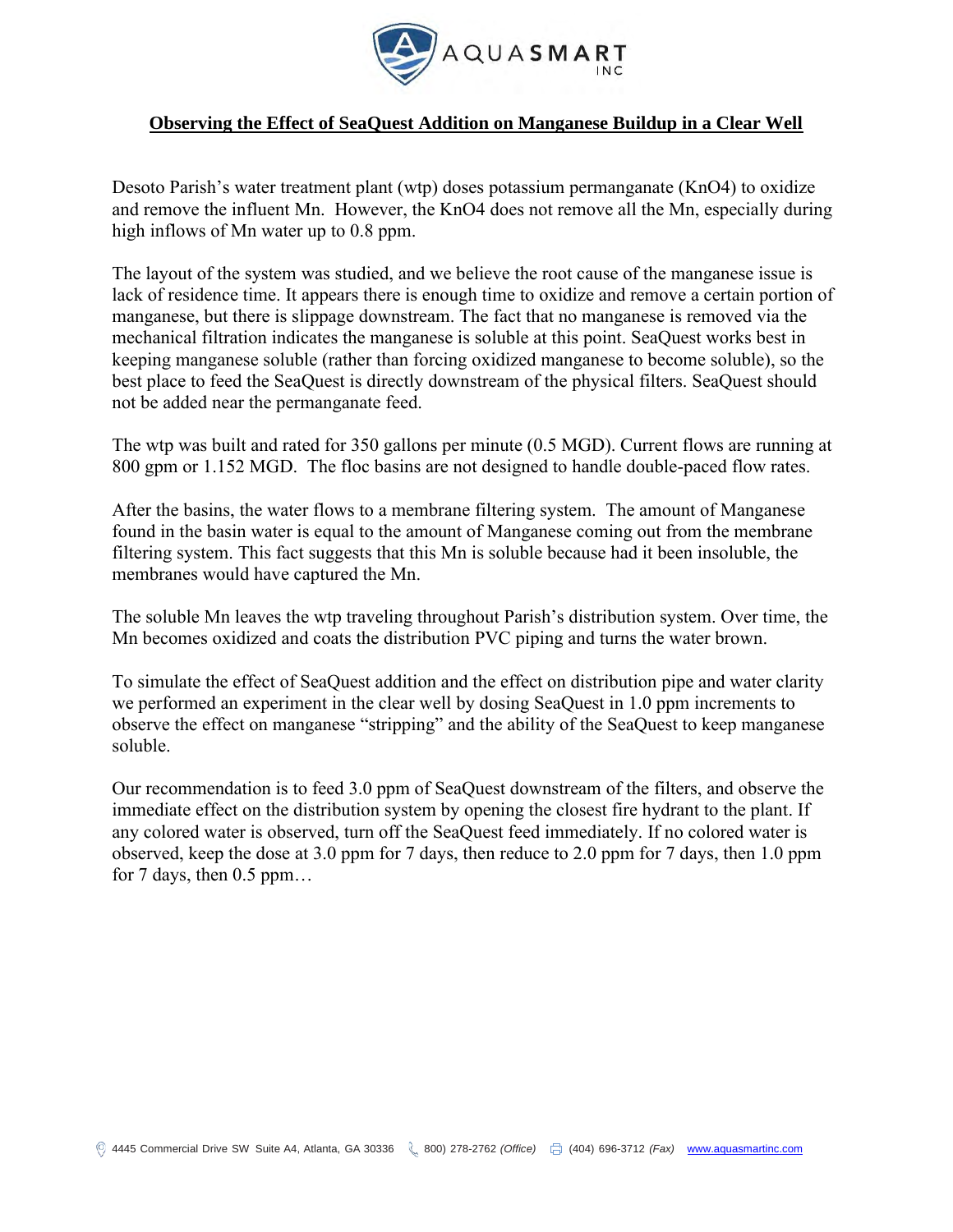

# Mimicking Manganese Increase in Distribution Piping

We postulated that the soluble Mn was being oxidized causing particulates and staining on the PVC piping. PVC piping is designed to be 'slick' to inhibit corrosion deposit growth. However, PVC does allow for staining as the pipe becomes scratched giving surface area for Mn to adhere.

To test this theory, the wet well was used to simulate the worst case scenario of coated pipe walls. We see from the photographs, there is Mn staining adhering to the wet well's walls.





The following table shows the PPM and correlating amount of SeaQuest added to the wet well. Manganese levels jumped from the baseline 0.018 mg/L to 0.085 mg/L at 1 PPM. At 3 PPM Manganese levels reduced.



|                               |                                     | Manganese Levels Increased & Then Dropped Off |       |  |
|-------------------------------|-------------------------------------|-----------------------------------------------|-------|--|
|                               |                                     |                                               |       |  |
| <b>SeaQuest</b><br><b>PPM</b> | <b>Amount of</b><br><b>SeaQuest</b> | <b>Manganese</b><br>mg/L                      | Time  |  |
| N <sub>0</sub>                | 0 <sub>mL</sub>                     | $0.018$ mg/L                                  | 10:50 |  |
| <b>SeaOuest</b>               |                                     |                                               |       |  |
| 1 PPM                         | $33 \text{ mL}$                     | $0.085$ mg/L                                  | 11:10 |  |
| 2 PPM                         | $66$ mL                             | $0.073$ mg/L                                  | 11:35 |  |
| 3 PPM                         | $100 \text{ mL}$                    | $0.046$ mg/L                                  | 11:55 |  |
| 4 PPM                         | 133 mL                              | $0.034$ mg/L                                  | 12:20 |  |
| 5 PPM                         | 166 mL                              | $0.046$ mg/L                                  | 12:35 |  |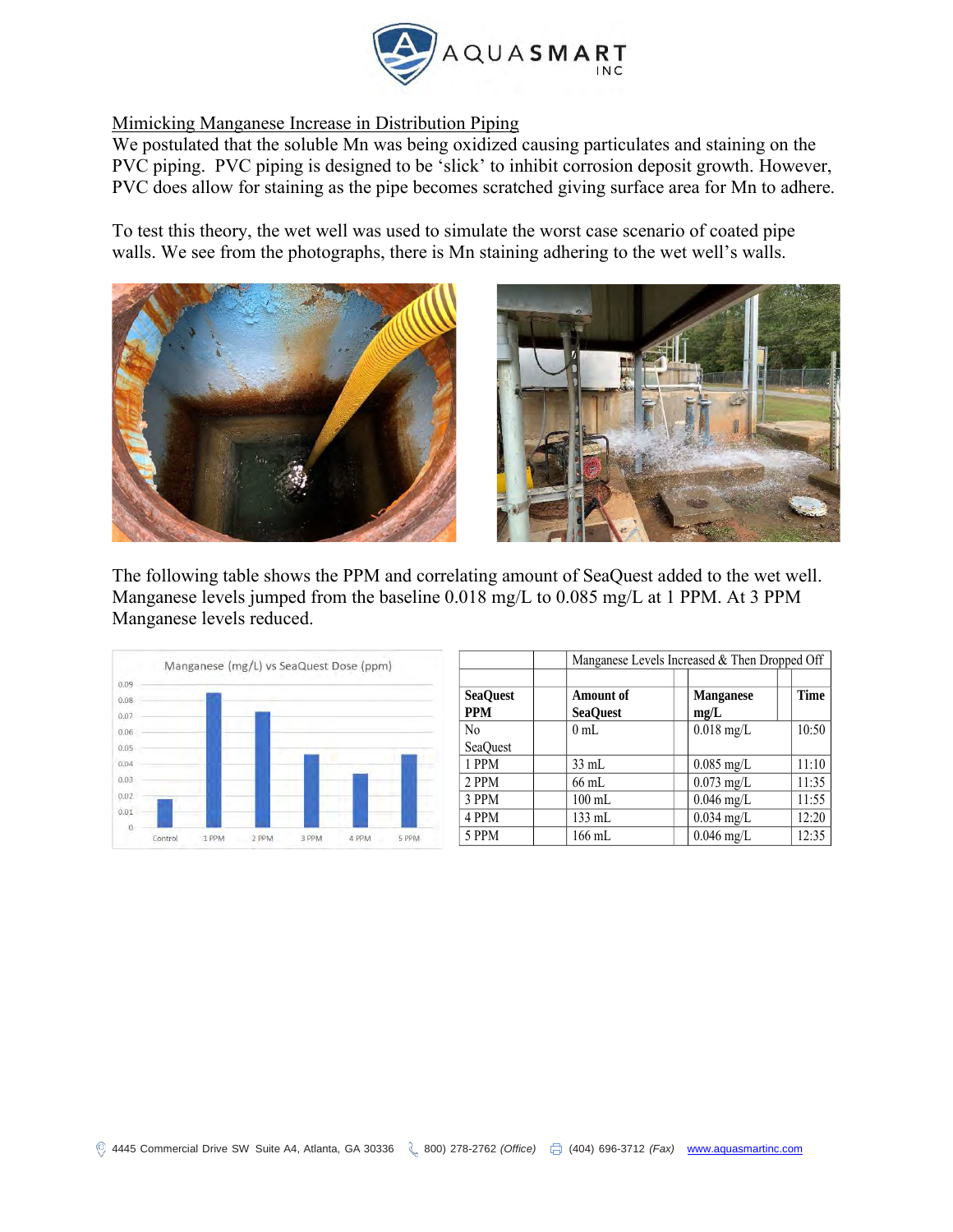

The water samples all remained clear. This test indicates there should be no brown water at a 3 PPM because there is enough SeaQuest to hold effluent Mn in solution and to seize existing particulates and staining. We believe 3 ppm should be the startup dosing rate.

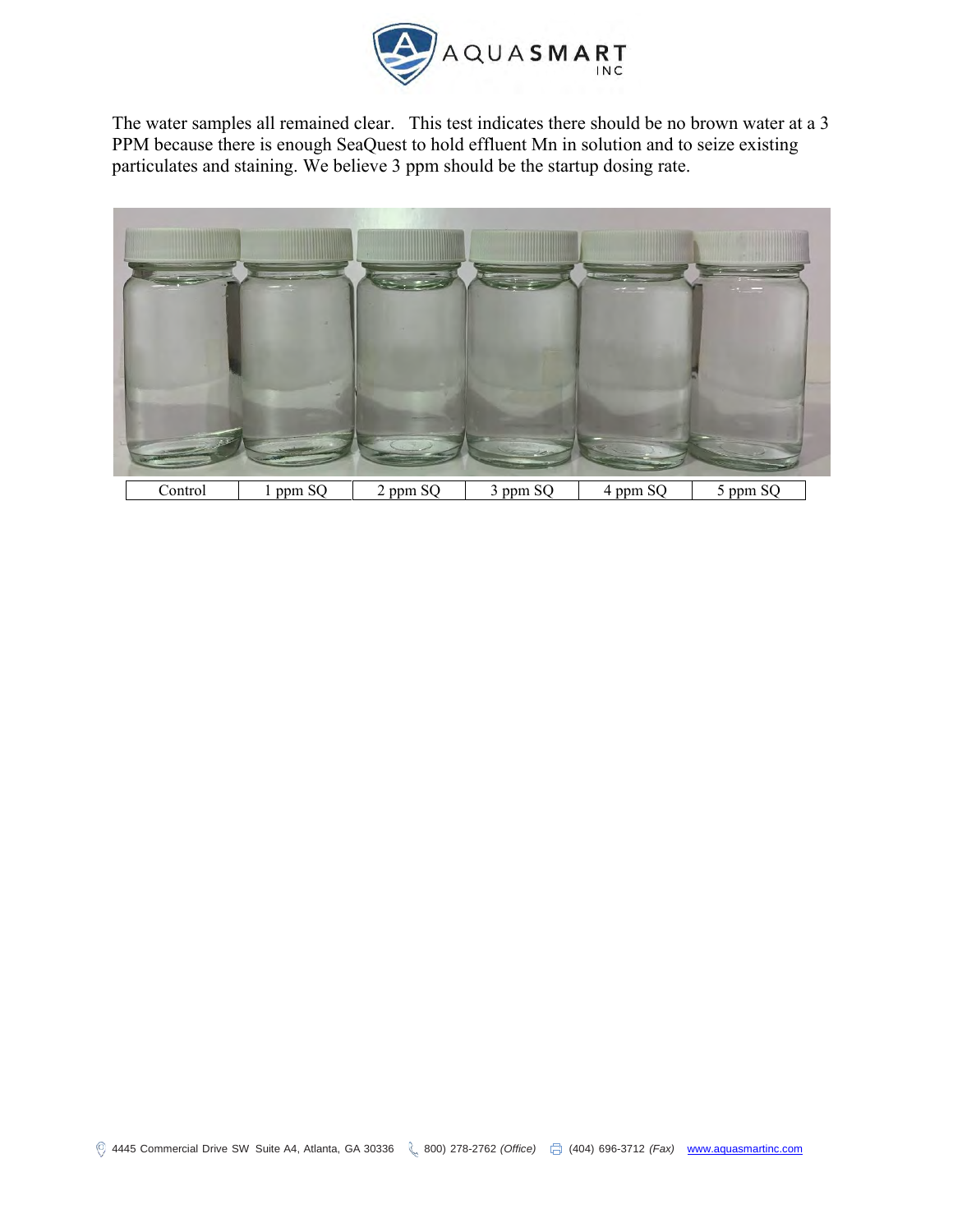

## Wet Well Soak

The second test performed was to determine whether additional Mn could be removed with 1,000 PPM. The purpose of this experiment was to find out whether the previous volume of SeaQuest had already saturated the wet well's walls and removed the manganese that could be removed quickly.

|           | 1,000 PPM Wet Well Soak            |                                           |              |  |       |  |
|-----------|------------------------------------|-------------------------------------------|--------------|--|-------|--|
| 1,000 PPM |                                    | 7 SeaQuest gallons -<br>immediate reading | $0.017$ mg/L |  | 15:30 |  |
|           | 15-minute wait; pulled from top    |                                           | $0.018$ mg/L |  | 15:50 |  |
|           | 45-minute wait; pulled from bottom |                                           | $0.013$ mg/L |  | 16:45 |  |
|           |                                    |                                           |              |  |       |  |

Manganese levels remained at baseline figures of 0.0177 mg/L and 0.018 mg/L and below. The wet well posed no further threat of Manganese release on that day, October 10, 2021.

This experiment shows that grossly over-dosing the SeaQuest will not have an immediate effect on water quality, even with significant manganese buildup on pipe walls. The SeaQuest is designed to remove buildup over a very long period of time, so this result is in line with what we would expect.



### Conclusion

Manganese leaving the water treatment plant is soluble and can be oxidized in distribution piping. Dosing SeaQuest at higher levels should maintain clear water as PVC piping is cleaned of Mn staining and particulates.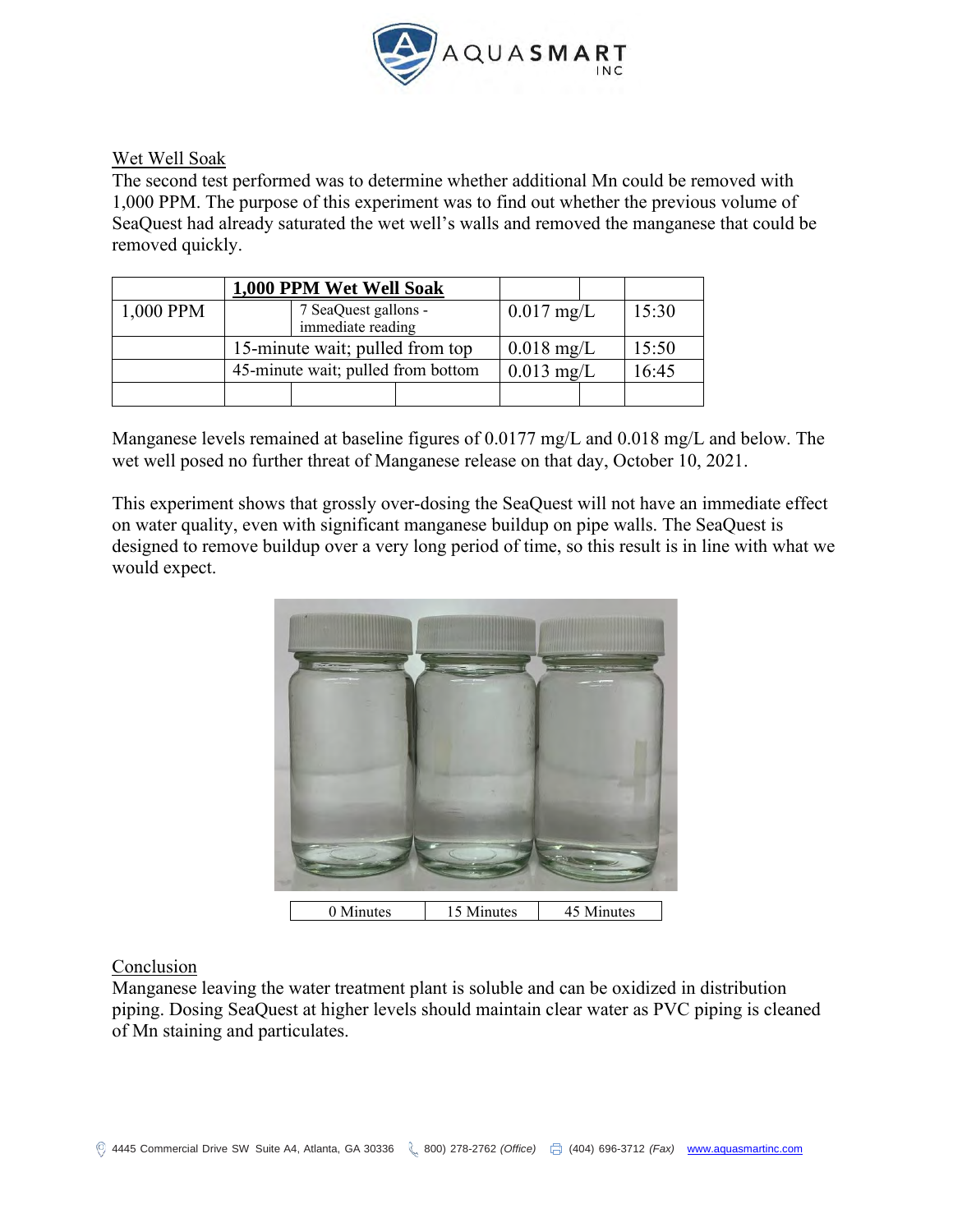

#### Dosing recommendation

We suggest dosing SeaQuest at 3 ppm or 6.4 SeaQuest gallons per Million Gallons. At 800 gpm (1.152 MG), 7.4 SeaQuest gallons will be used every 24 hours the WTP runs.

There are 2 full 55-gallon drums on hand. Below is a chart that indicates how long 55 gallons of SeaQuest Liquid will last at differing dosing rates at 800 gpm.

|                      | <b>SeaQuest Dosing Over 4 Weeks</b>  |                                |  |  |
|----------------------|--------------------------------------|--------------------------------|--|--|
| $3$ ppm & $800$ gpm  | 7.4 gallons per 24 hours of run time | 55 gallons will last 7 days    |  |  |
| $2$ ppm $\&$ 800 gpm | 5 gallons per 24 hours of run time   | 55 gallons will last 11 days   |  |  |
| 1 ppm $& 800$ gpm    | 2.5 gallons per 24 hours of run time | 55 gallons will last 22 days   |  |  |
| $0.5$ ppm & $800$    | 1.3 gallons per 24 hours of run time | 55 gallons will last 42.5 days |  |  |
| gpm                  |                                      |                                |  |  |
|                      |                                      |                                |  |  |

We suggest dosage rates 3, 2, 1 ppm be applied for 1 week each in that order. The chemical feed pump should be set to deliver 7.4 gallons per 24 hours in our example and so forth.

Beginning with 1 ppm, SeaQuest liquid should be diluted on a 1 to 1 ratio to maintain 5 solution gallons. We do not recommend going below 5 solution gallons over a 24-hour run time because it is a better application to have a greater diluted solution hitting the chemical pump more often per hour than a more concentrated solution but lesser liquid going through the chemical pump per hour.

Upon arriving at the  $4<sup>th</sup>$  week, dosing shall decrease to 0.5 ppm. This equals to 1.1 SeaQuest gallons per MG. As the chart indicates, if gallons per minute are 800 gpm, then 1.3 SeaQuest gallons are required over 24 hours of operation.

In this case greater dilution is needed. Recommendation for 0.5 ppm at 800 gpm, calculating 7 days of product at that rate (1.3 gallons x 7 days), 9.1 SeaQuest Gallons should be added to 50 gallons of water. This equals to 0.182 SeaQuest gallons per gallon of water. Per example, if the 50-gallon mixing tank is half full, 4.6 SeaQuest gallons are needed (0.182 SQ gallons x 25 gallons).

Once dosing is properly calculated, pump set and calibrated, SeaQuest dosing should begin. Note – there are 128 fluid ounces in 1 gallon. For example 0.1 gallons = 13 fluid ounces  $\&$  0.6 gallons  $= 77$  fluid ounces.